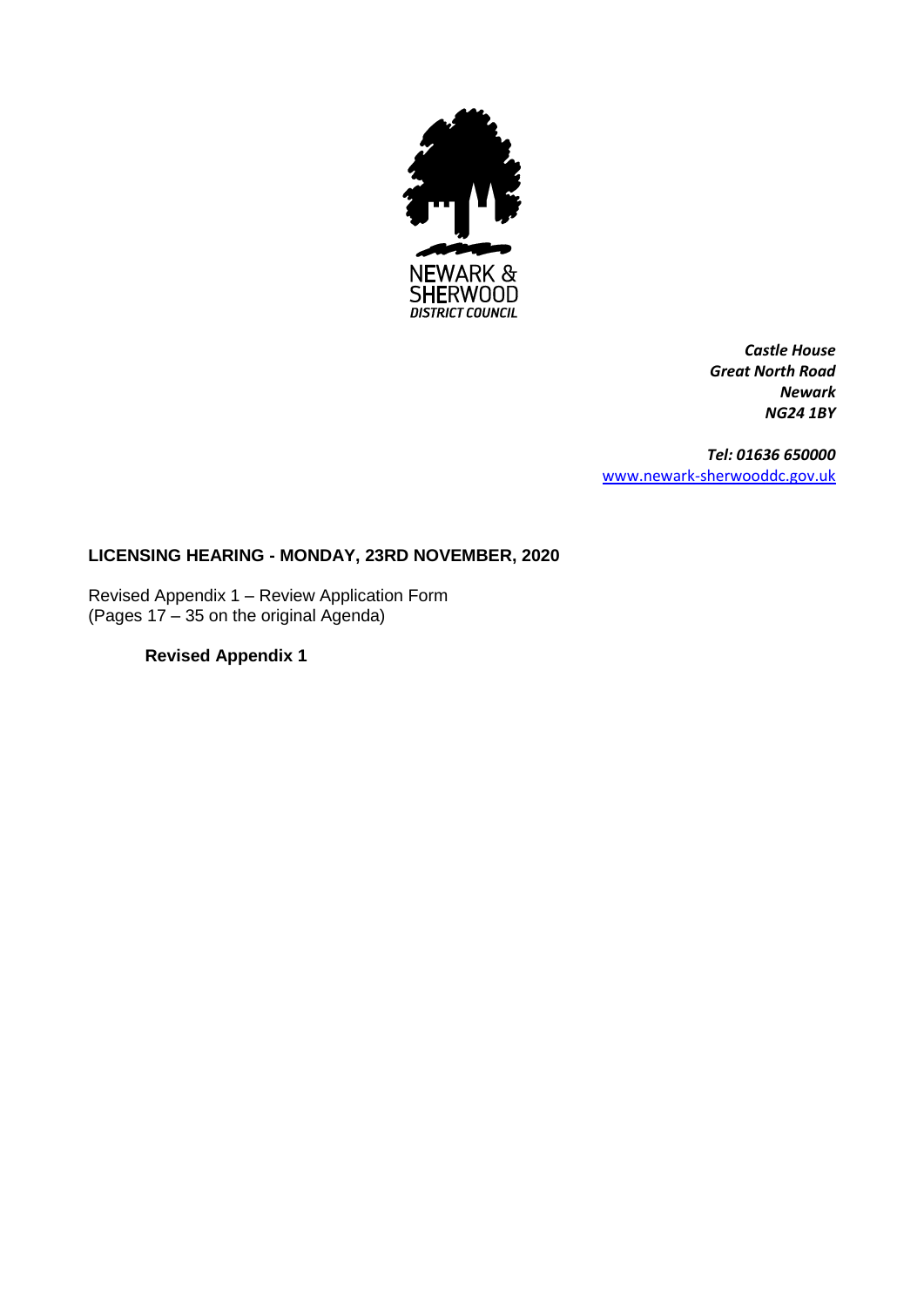An application has been made to Newark & Sherwood District Council as the Licensing Authority for this area for a review of the Premises Licences for Madisons, 39A Carter Gate, Newark, NG24 1UA

The grounds for the review are:

That the Holder of the licence has undermined the Licensing **Objectives** 

- The prevention of crime and disorder
- Public safety
- The prevention of public nuisance
- Protection of children from harm

Anyone who wishes to make representations regarding the application must give notice in writing to:-

The Licensing Manager, Newark & Sherwood District Council, Castle House, Great North Road, Newark, Nottinghamshire, NG24 1BY or by e-mail to [request@nsdc.info.](mailto:request@nsdc.info) Such representations must not be received any later than **30th September 2020.** Agenda Annex<br>
herwood District<br>
a for a review of<br>
ter Gate, Newark,<br>
ned the Licensing<br>
ned the Licensing<br>
nes regarding the<br>
d District Council,<br>
Nottinghamshire,<br>
<u>Pnsdc.info</u>. Such<br>
later than 30<sup>th</sup><br>
rounds for review

The application and register setting out the grounds for review may be viewed at:

[www.newark-sherwooddc.gov.uk/premiselicence/](http://www.newark-sherwooddc.gov.uk/premiselicence/)

It is an offence under section 158 of the Licensing Act 2003 knowingly or recklessly to make a false statement in connection with an application and the maximum fine for which a person is liable on summary conviction for the offence is up to level 5 on the standard scale (£5,000)

Dated: 2<sup>nd</sup> September 2020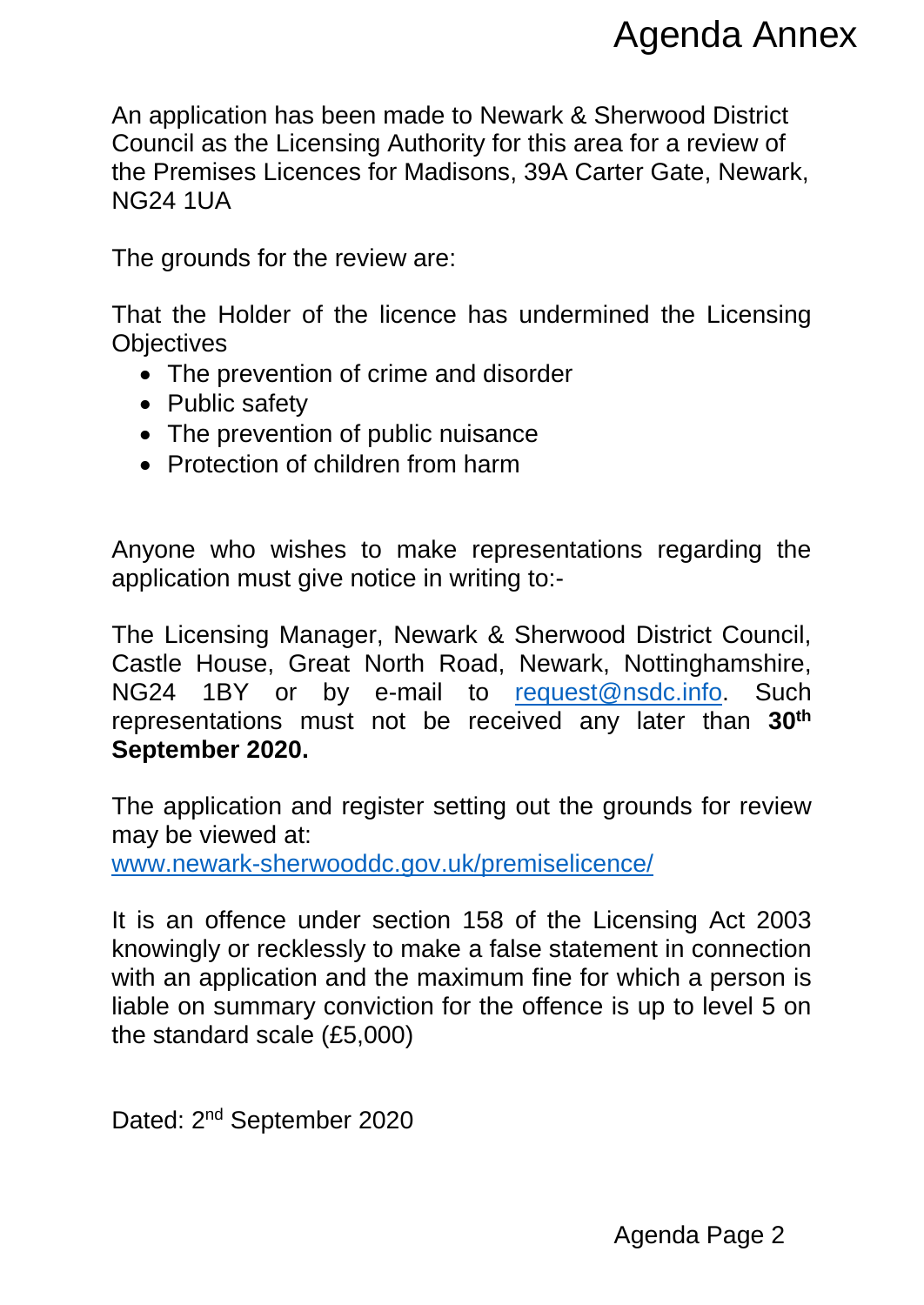

## **Application for the review of a premises licence or club premises certificate under the Licensing Act 2003**

## **PLEASE READ THE FOLLOWING INSTRUCTIONS FIRST**

Before completing this form please read the guidance notes at the end of the form. If you are completing this form by hand please write legibly in block capitals. In all cases ensure that your answers are inside the boxes and written in black ink. Use additional sheets if necessary.

You may wish to keep a copy of the completed form for your records.

**I** Kate Ansty (Senior Licensing Officer, County Licensing, for and on behalf of the Chief Constable)  *(Insert name of applicant)*

**apply for the review of a premises licence under section 51 of the Licensing Act 2003 for the premises described in Part 1 below**

#### **Part 1 – Premises or club premises details**

| Postal address of premises or, if none, ordnance survey map reference or<br>description |                                         |  |
|-----------------------------------------------------------------------------------------|-----------------------------------------|--|
| Madisons<br>39A Cartergate<br><b>Newark</b>                                             |                                         |  |
| Post town<br>Nottinghamshire                                                            | Post code (if known)<br><b>NG24 1UA</b> |  |

**Name of premises licence holder or club holding club premises certificate (if known)**

WAGS Leisure Limited, Company Number: 12123239

## **Number of premises licence or club premises certificate (if known)**

002453

## **Part 2 - Applicant details**

| I am                                                                                                                                         | Please tick $\checkmark$ yes |
|----------------------------------------------------------------------------------------------------------------------------------------------|------------------------------|
| 1) an individual, body or business which is not a responsible<br>authority (please read guidance note 1, and complete (A)<br>or $(B)$ below) |                              |
| 2) a responsible authority (please complete (C) below)                                                                                       |                              |
| 3) a member of the club to which this application relates<br>(please complete (A) below)                                                     |                              |

## **(A) DETAILS OF INDIVIDUAL APPLICANT** (fill in as applicable)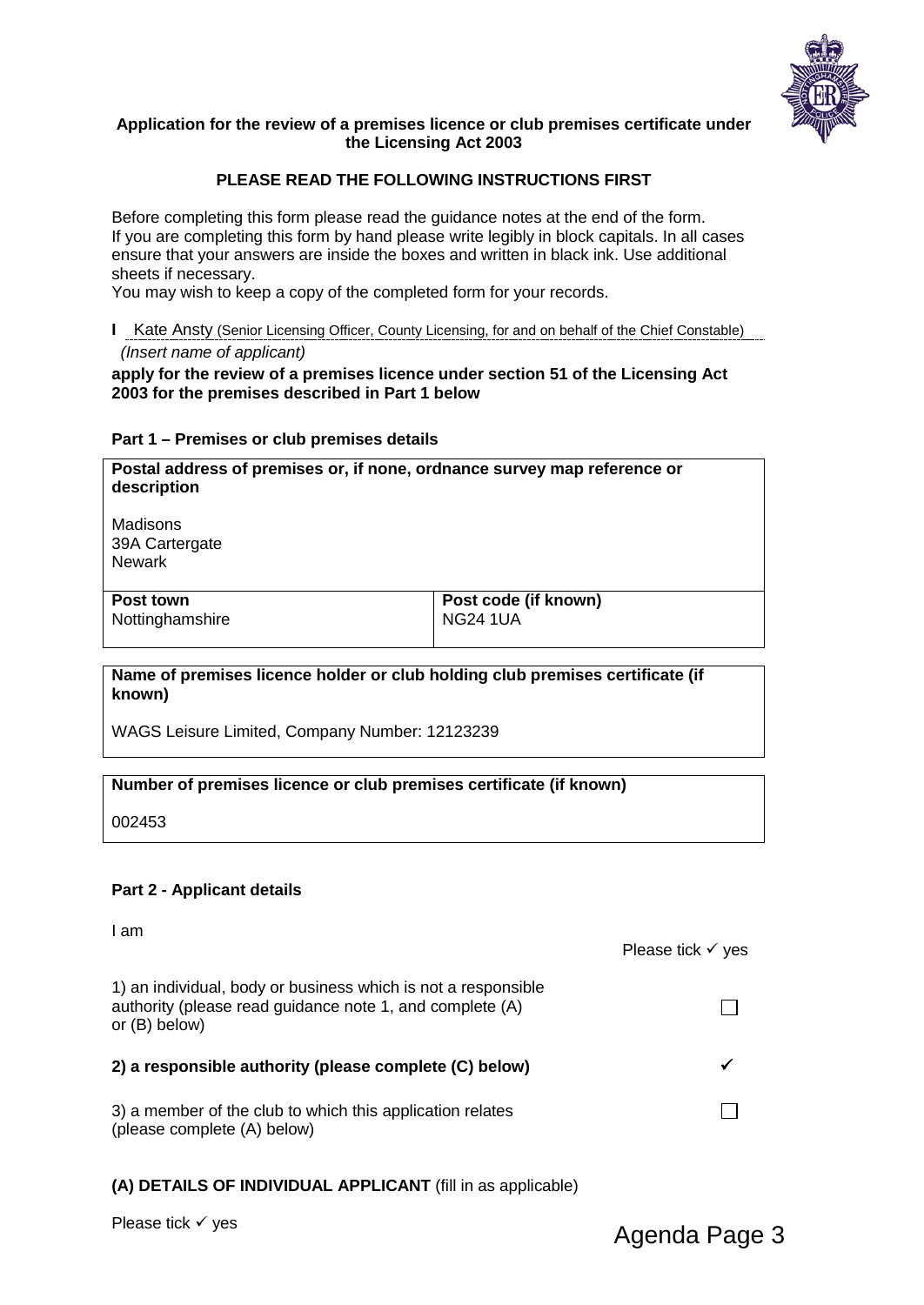| Mr<br>Mrs<br><b>Surname</b>                                                  | <b>Miss</b> | Ms | <b>First names</b> | Other title<br>(for example, Rev) |
|------------------------------------------------------------------------------|-------------|----|--------------------|-----------------------------------|
|                                                                              |             |    |                    |                                   |
|                                                                              |             |    |                    |                                   |
|                                                                              |             |    |                    | Please tick $\checkmark$ yes      |
| I am 18 years old or over                                                    |             |    |                    |                                   |
| <b>Current postal</b><br>address if<br>different from<br>premises<br>address |             |    |                    |                                   |
| Post town                                                                    |             |    | <b>Post Code</b>   |                                   |
| Daytime contact telephone number                                             |             |    |                    |                                   |
| <b>E-mail address</b><br>(optional)                                          |             |    |                    |                                   |

# **(B) DETAILS OF OTHER APPLICANT**

| Name and address          |
|---------------------------|
|                           |
| Telephone number (if any) |
| E-mail address (optional) |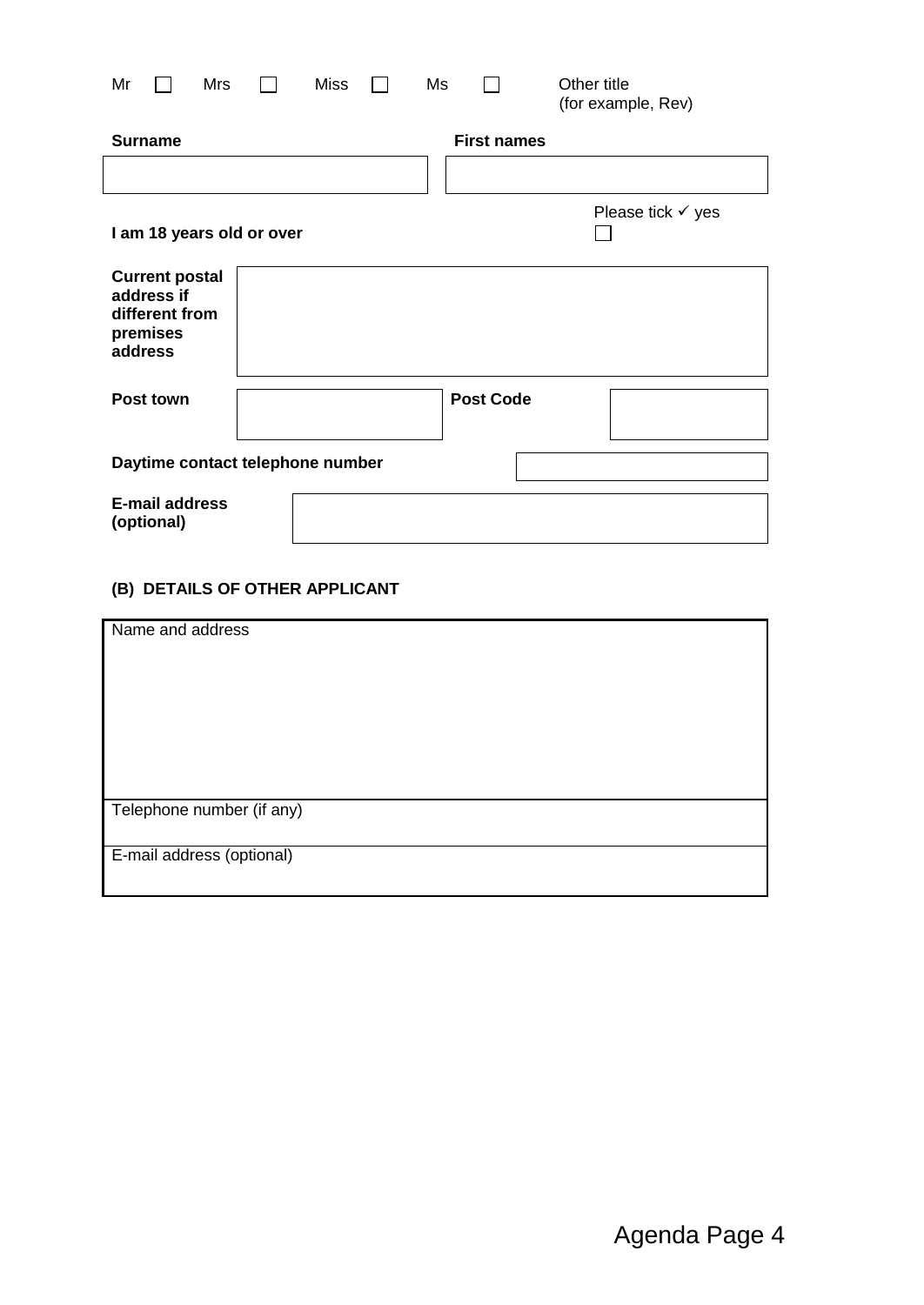## **(C) DETAILS OF RESPONSIBLE AUTHORITY APPLICANT**

| Name and address                                                                                                                                                        |
|-------------------------------------------------------------------------------------------------------------------------------------------------------------------------|
| The Chief Constable<br>Nottinghamshire Police<br>Sherwood Lodge<br>Arnold<br>Nottingham<br>NG58PP<br>[Please see Part 3 of this application for correspondence address] |
| Telephone number (if any)                                                                                                                                               |
| 101 extension 3108320                                                                                                                                                   |
| E-mail address (optional)                                                                                                                                               |
| daveen.brown@nottinghamshire.pnn.police.uk                                                                                                                              |

## **This application to review relates to the following licensing objective(s)**

|                                         | Please tick one or more boxes √ |
|-----------------------------------------|---------------------------------|
| 1) the prevention of crime and disorder |                                 |
| 2) public safety                        |                                 |
| 3) the prevention of public nuisance    |                                 |
| 4) the protection of children from harm |                                 |
|                                         |                                 |

## **Please state the ground(s) for review** (please read guidance note 2)

There have been several serious incidents take place at the premises since the premises licence was granted and the premises was able to open at the end of November 2019, these incidents include at least three occasions of a large fight both inside and outside the premises, drinking glasses used as a weapon, and injuries to customers including a broken jaw, part of an ear being damaged from being bitten, and a fractured cheek bone. Officers also identified on CCTV young adults drinking alcohol that they know to be under the age of 18 years.

Nottinghamshire Police have no confidence in the management to ensure that the licensing objectives are promoted and that they have full control of the premises.

The premises has breached the conditions in place upon the premises licence resulting in written warnings being issued, despite continued support and guidance from Nottinghamshire Police and Newark and Sherwood District Council.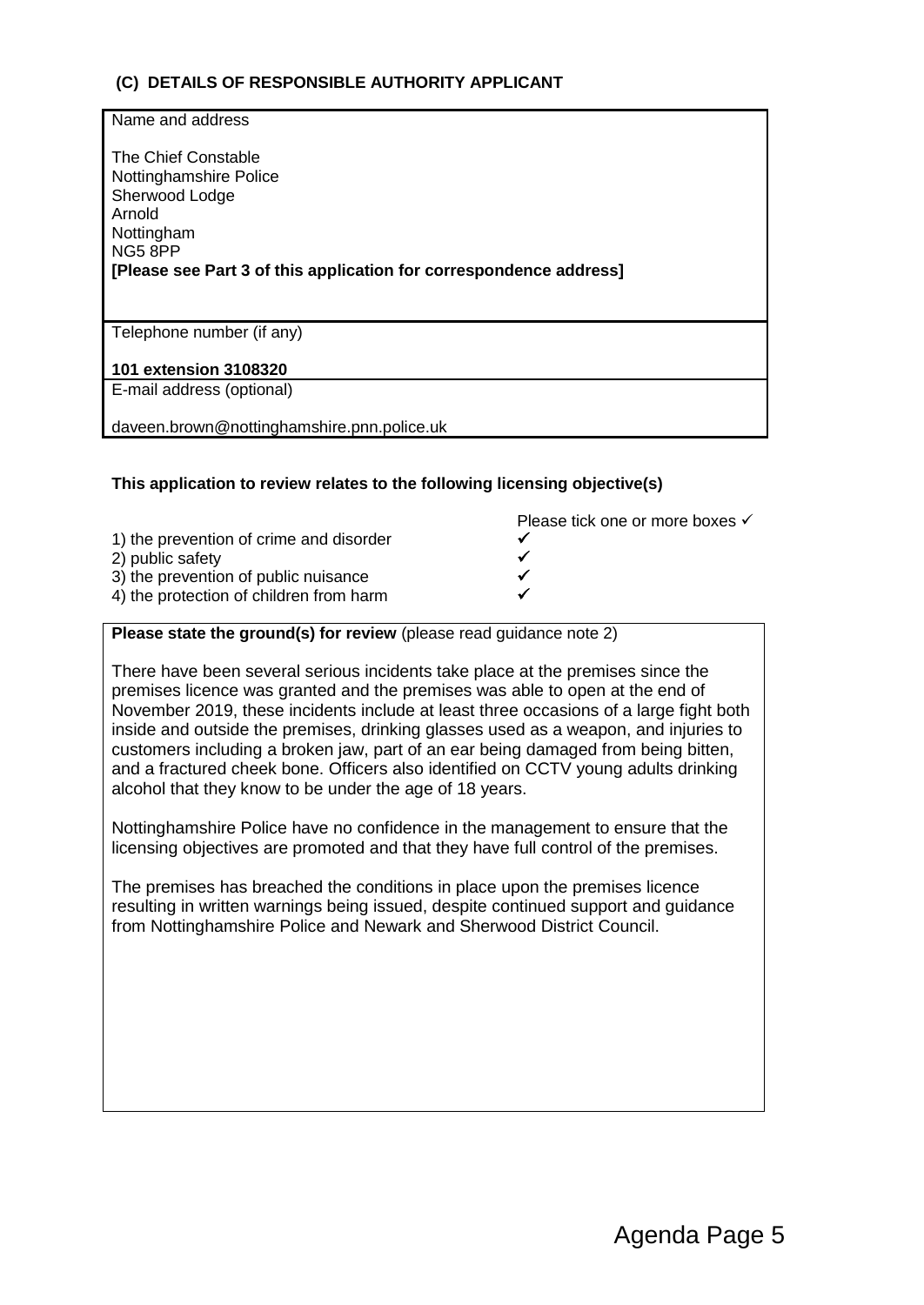**Please provide as much information as possible to support the application** (please read guidance note 3)

The licensing objectives of the prevention of crime and disorder; public safety; protection of children from harm, and prevention of public nuisance have all been undermined at this venue.

The premises are situated in Newark Town Centre, with a premises licence that allows the sale of alcohol both on and off the premises, in addition to other licensable activities.

Premises Licence Holder is WAGS Leisure Limited, Companies House shows the sole director of this company to be Gemma Stevens. Gemma Stevens is also the Designated Premises Supervisor and has been since the premise licence was granted in November 2019.

Incidents (not a comprehensive list – All incidents are included in the Police evidence bundle).

23/08/2020 Report – Serious assault on three males victims by approximately 15 other persons inside the premises which lead to it continuing outside. Serious facial injuries sustained and bruising to all victims.

13/08/2020 Report – Caller reports fight outside Madisons, Male went in Madisons was abusive towards staff another patron took him out of Madisons and then there was a fight. Male punched to the face and became unconscious and had heavy bleed from his head.

01/08/2020 Report - Two males arrested for fighting both in and outside of Madisons, one male had part of ear bitten and removed. Due to level of disorder a Section 34 dispersal order was authorised for Newark Town Centre.

18/07/2020 Report –Male disorderly with door staff, officer were outside the premises so ejected the male and arrested him for drunk and disorderly behaviour. Upon searching the male he was found in possession of a knuckle duster and consequently arrested for the same.

04/07/2020 Report - A large fight took place over the duration of 20 minutes, with a person reported being body slammed against a wall and has a dislocated shoulder. Customers within the outside drinking area at the front of the premises assaulted a person in a vehicle, drinking glasses were thrown at the vehicle, at the premises and at other persons leading to a member of staff being injured by a piece of glass within their eye.

01/02/2020 Report – victim reporting he was punched multiple times leading to a bloody nose, states the offenders were staff members as he was telling people the premise were closed.

Visit to Premises.

29/07/2020 K Ansty, Janine Reddish, Pc Harrison, met Gemma Stevens, and Michael Kheng to discuss application to vary the premise licence.

21/07/2020 D Brown Nottinghamshire Police, Tony Gregory Newark and Sherwood Licensing team and Gemma Stevens DPS. Support and Guidance given to DPS.

11/07/2020 K Ansty & D Brown working night time economy, identified breach of SIA door staff condition as only one was working at that time. Premises closed early. Warning letter was issued.

04/07/2020 – Officers from Newark and Sherwood District Council and Officers from Nottinghamshire Police on a night time economy 'Covid night of action' visited the premises, only one SIA Door Supervisor working.

<del>Agenda Page</del>l 6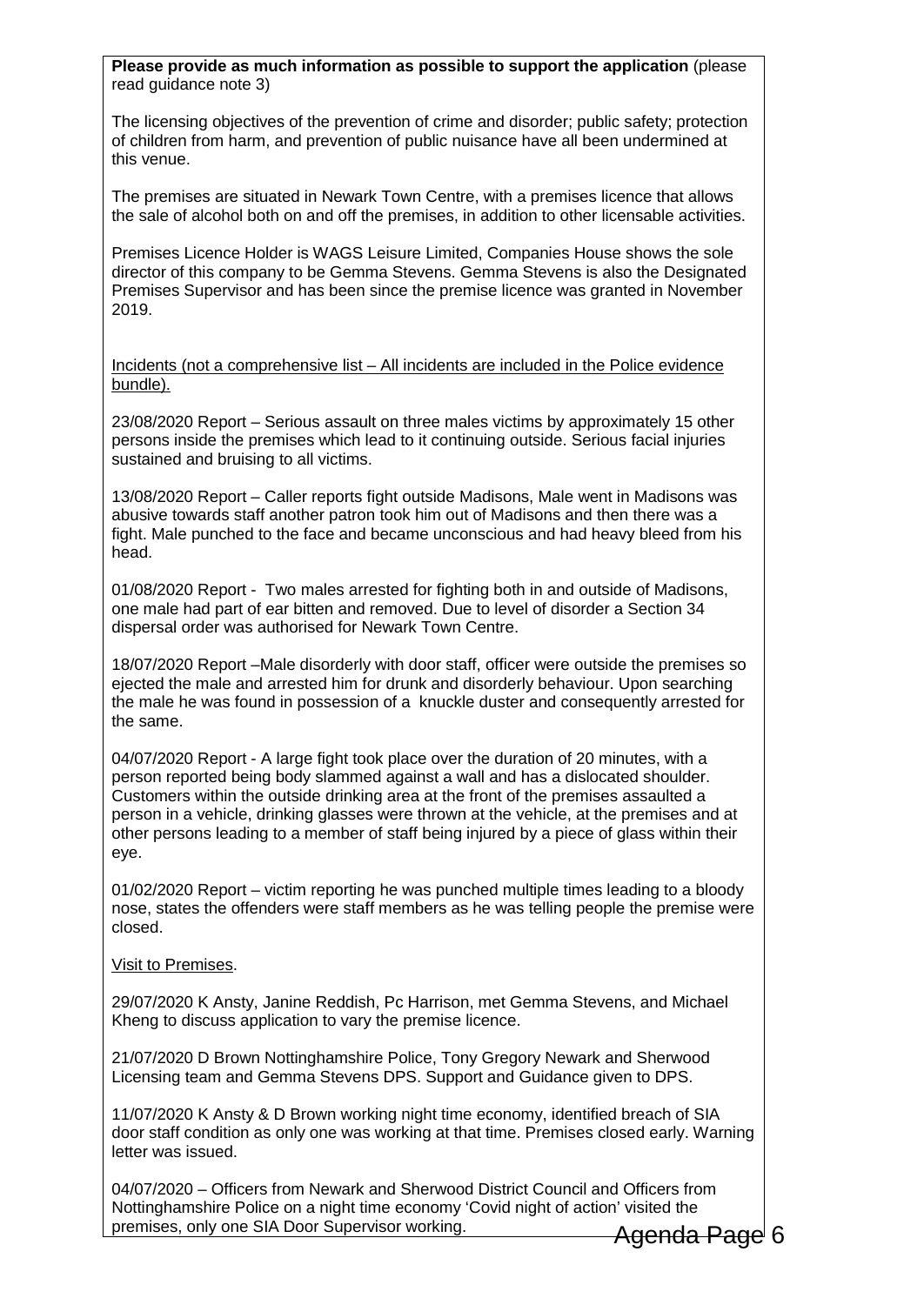13/01/2020 Meeting with D Brown & Gemma Stevens to offer support and guidance.

18/12/2020 Meeting with Gemma Stevens, Justin Terry, Wez Ranyard, Kate Ansty and D Brown to discuss future events at the premises, best practice advice and support given.

22/11/2020 K Ansty and D Brown Nottinghamshire Police Licensing working late night economy. Premise visited and spoke to Gemma Stevens, contact details given.

## Warning Letters

On  $24<sup>th</sup>$  August 2020 letter sent addressing an incident that occurred on  $4<sup>th</sup>$  July 2020, whereby glasses were smashed and used as weapons and breaches of condition identified.

On 11<sup>th</sup> July 2020 letter sent addressing breach of Door Supervisors condition.

## **Summary**

On 22nd July 2020, the Premise licence holder applied for a variation to extend the hours of their current premise licence and also to remove and replace conditions within Annex 2. On 13th August Nottinghamshire Police submitted a Notice of Representation to Newark and Sherwood District Council apposing to the application in its current form. Due to gathering evidence to submit to the Licensing Panel, it became apparent from looking at incidents in further detail and viewing CCTV that the premises were a greater concern than initially realised.

CCTV footage of incidents clearly shows large disorders taking place were by both staff and customers are placed in a dangerous situation that can cause them great harm, and persons underage have been identified drinking alcohol within the premises.

Due to breaches of licence conditions being identified and incidents taking place, meetings have been held between Gemma Stevens, the Designated Premises Supervisor (DPS) and Police Licensing to highlight areas of concerns, discuss incidents that have occurred and offer solutions and support. The warning letters that have been issued are to formally address the breaches that have been identified, but they also highlight failings in upholding licensing objectives and compliance with the conditions already placed upon Annex 2 of the premise licence.

The majority of the serious incidents have occurred since licensed premises have been able to reopen with Covid restrictions being in place. This has meant Madisons has been operating only using a small part of the premises on a capacity of 50 persons. Nottinghamshire Police are concerned that despite the reduce number of customers social distancing is not taking place within the premises, and serious incidents are still occurring due to poor management and lack of control. Nottinghamshire Police are of the opinion that if Madisons were to operate over a greater capacity and area of the premises, these incidents would only increase which would not only cause a greater risk to the customers visiting the premises, but also be a detriment to the reputation of Newark night time economy.

The Police support premises and encourage well managed, safe premise to thrive. Nottinghamshire Police have concerns that the management of the premise is undermining the licensing objectives. Gemma Stevens has shown a disregard for advice from Nottinghamshire Police and has continued to operate the premise whilst breaching the premise licence.

Nottinghamshire Police believe in order to rectify the issues surrounding crime and disorder and to ensure the premises is able to fully uphold all four licensing objectives, we would request the Licensing Authority consider the following:

• Reduce times that licensable activities can take place so that they cease at midnight Monday – Sunday with the premises closing 30 minutes after at 0030 hours.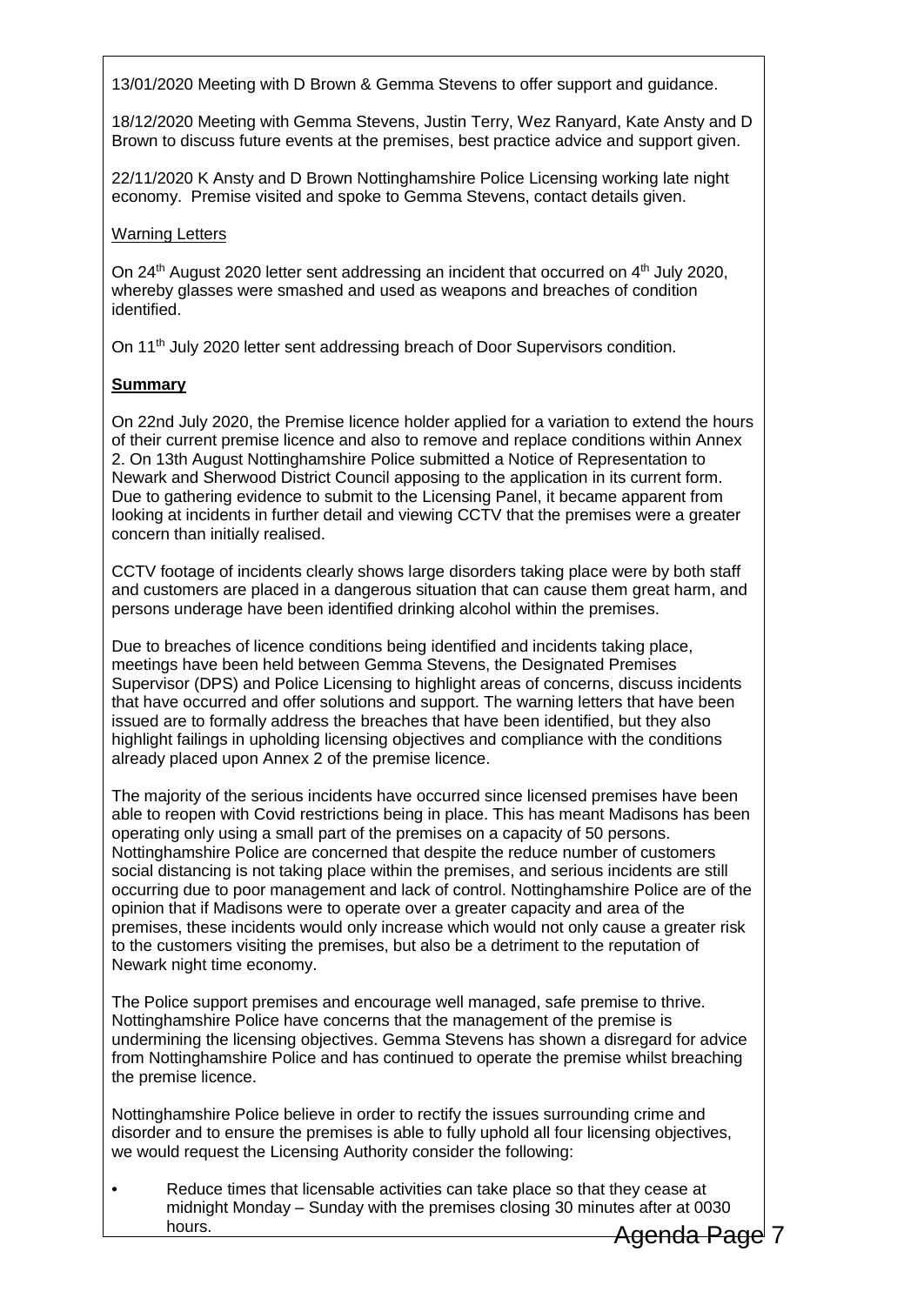- Remove Gemma Stevens as the Designated Premises Supervisor.
- Add additional conditions to promote best practice:

-Three SIA registered door supervisors shall be on duty on Friday and Saturday evenings from 2000 hours, and if the rear area, the area within the blue line marked on the plan for the premises licence, is open a further two SIA registered door supervisors shall be on duty from 2200 until the premises close. This condition may be disapplied/ amended by written agreement with the Police at least 2 working days prior to the date and time of the disapplication and such written agreement retained at the premises.

-that those door supervisors are easily identifiable in some sort of uniform and non-casual clothing

-Consider different SIA Door Supervisors than those current employed.

- That the area of the front of the premises onto the public pavement is covered by a café pavement licence for regulation and control (or by whatever name covers the purpose of a licence known as) issued either by Nottinghamshire County Council or Newark and Sherwood District Council for the placing of tables and chairs to be used by customers.

-for a CCTV camera to be placed covering the area occupied by a café pavement Licence and for it to be recording at all times

A revocation has been considered due to Gemma Stevens being both DPS and sole director of the WAGS Leisure Limited, however, Nottinghamshire Police are confident that if a competent DPS was put in place at the premises, the licence could be complied with. We would not request a revocation at this time, but we do support the Licensing panels decisions for revocation if they wish to make it.

| Have you made an application for review relating to the |  |  |
|---------------------------------------------------------|--|--|
| premises before                                         |  |  |

 $\Box$ 

**Please tick √ yes**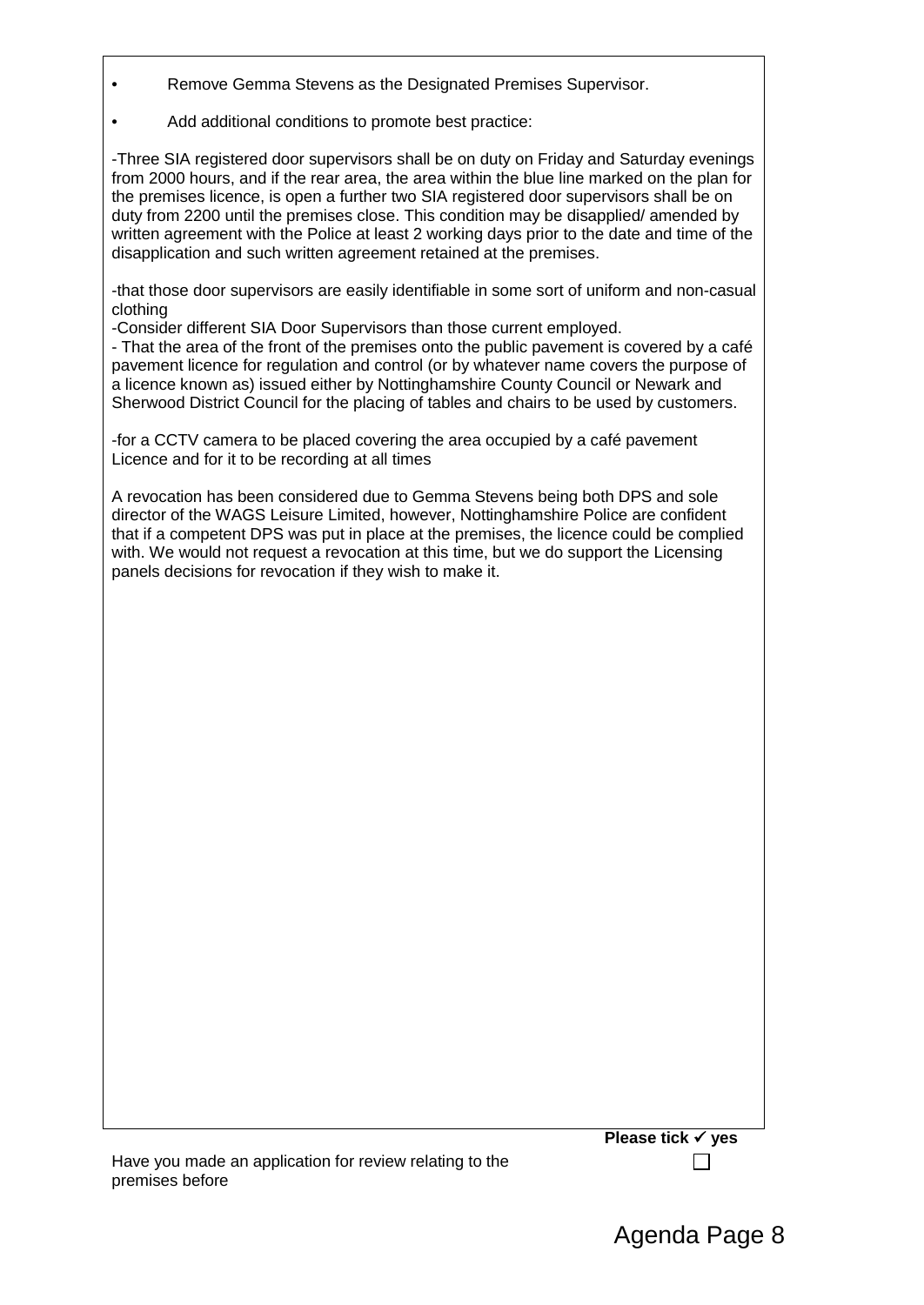**If you have made representations before relating to the premises please state what they were and when you made them** Not applicable.

#### **Please tick yes**

 $\checkmark$ 

 $\checkmark$ 

- I have sent copies of this form and enclosures to the responsible authorities and the premises licence holder or club holding the club premises certificate, as appropriate
- I understand that if I do not comply with the above requirements my application will be rejected

#### **IT IS AN OFFENCE, LIABLE ON CONVICTION TO A FINE UP TO LEVEL 5 ON THE STANDARD SCALE, UNDER SECTION 158 OF THE LICENSING ACT 2003 TO MAKE A FALSE STATEMENT IN OR IN CONNECTION WITH THIS APPLICATION**

**Part 3 – Signatures** (please read guidance note 4)

**Signature of applicant or applicant's solicitor or other duly authorised agent** (please read guidance note 5). **If signing on behalf of the applicant please state in what capacity.**

**Signature** 

…………………………………………………………………………………………………

## Date **1st September 2020**

**Capacity Senior Licensing Enforcement Officer, for and on behalf of the Chief Constable**

| Contact name (where not previously given) and postal address for correspondence<br>associated with this application (please read guidance note 6)     |                  |                 |  |  |
|-------------------------------------------------------------------------------------------------------------------------------------------------------|------------------|-----------------|--|--|
| Daveen Brown<br><b>Mansfield Police Station</b><br><b>Great Central Road</b><br>Mansfield                                                             |                  |                 |  |  |
| <b>Post town</b> Notts                                                                                                                                | <b>Post Code</b> | <b>NG18 2HQ</b> |  |  |
| Telephone number (if any) 101 extension 3108320                                                                                                       |                  |                 |  |  |
| If you would prefer us to correspond with you using an e-mail address your e-mail<br>Daveen.brown@nottinghamshire.pnn.police.uk<br>address (optional) |                  |                 |  |  |

## **Notes for Guidance**

- 1. A responsible authority includes the local police, fire and rescue authority and other statutory bodies which exercise specific functions in the local area.
- 2. The ground(s) for review must be based on one of the licensing objectives.
- 3. Please list any additional information or details for example dates of problems which are included in the grounds for review if available.
- 4. The application form must be signed.
- 5. An applicant's agent (for example solicitor) may sign the form on their behalf provided that they have actual authority to do so.
- 6. This is the address which we shall use to correspond with you about this application.